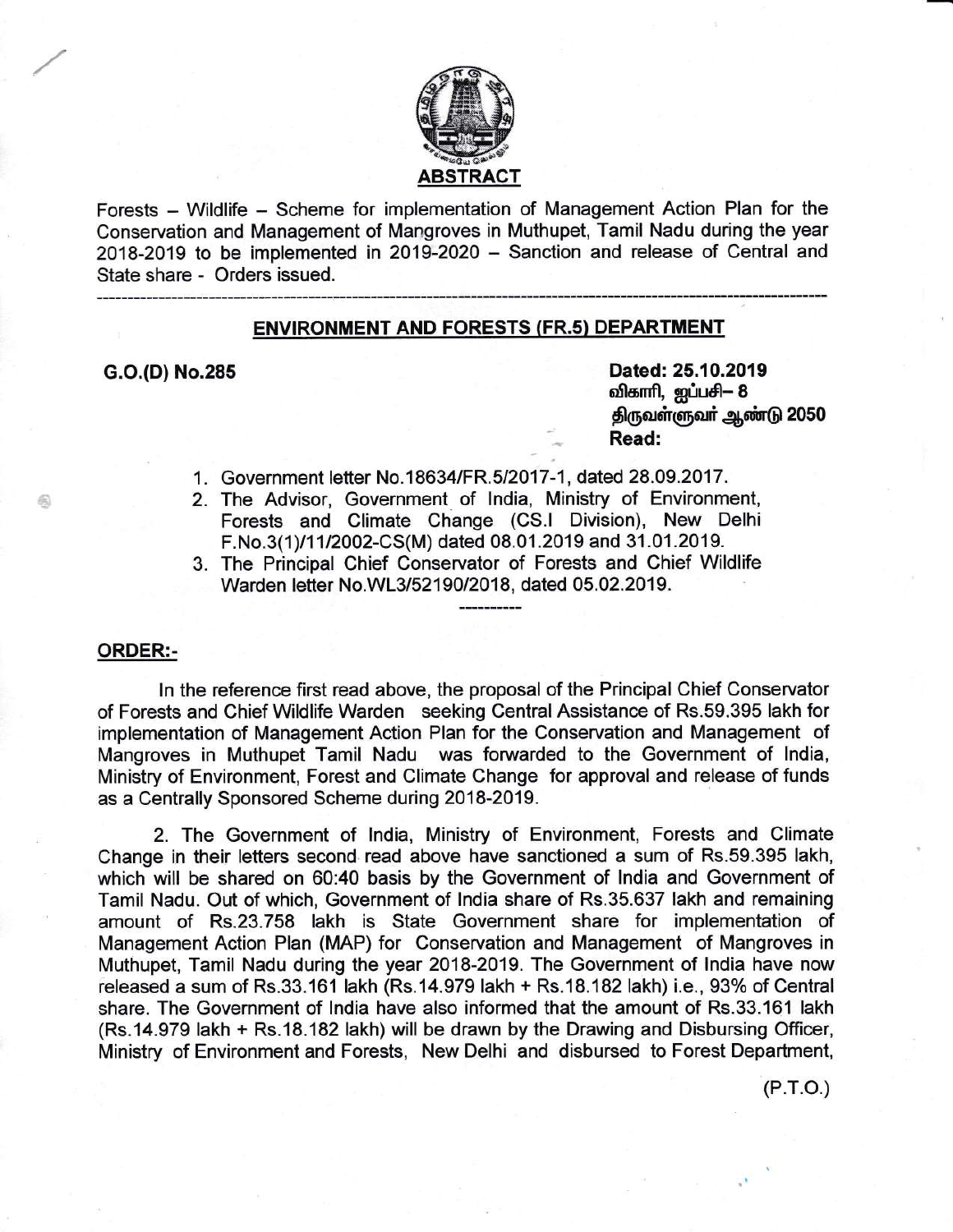Tamil Nadu, Office of the Wildlife Warden, Gulf of Mannar Marine National Park, Mandapam Road, Collectorate Post, Ramanathapuram 623 503 by Electronic Clearing System (ECS) / RTGS as per the following details.

| <b>Bank Name</b>       | State Bank of India               |
|------------------------|-----------------------------------|
| Name of Account holder | Wildlife Warden, Ramanathapuram   |
| Bank Account No.       | 38112314931                       |
| <b>IFSC Code</b>       | SBIN0018191                       |
| <b>Address</b>         | Bharathi Nagar Branch             |
|                        | No.1/1144, Near D Block Bus Stop, |
|                        | Ramanathapuram                    |

3. The Principal Chief Conservator of Forests and Chief Wildlife Warden in the letter 3<sup>rd</sup> read above, has requested the Government to sanction and release a sum of Rs.55.256 lakh (Government of lndia share Rs.33.161 lakh + State Government share Rs.22.095 lakh) for implementation of Management Action Plan for Conservation and Management of Mangroves in Muthupet, Tamil Nadu during 2018-2019 under Centrally Sponsored The Principal Chief Conservator of Forests and Chief Wildlife Scheme.

€

4. The Government after careful consideration accord administrative sanction and release a sum of Rs.59.395 lakh (Rupees Fifty Nine lakh thirty nine thousand five hundred only) and financial sanction for Rs.55.256 lakh (Government of India share Rs.33.161 lakh + State share Rs.22.095 lakh) under Centrally Sponsored Scheme. Out of this sanctioned amount of Rs.55.256 lakh, the Central share of Rs.33.161 lakh (Rupees Thirty Three lakh Sixteen thousand and hundred only) has already been released and credited to the implementing agency's account directly. Hence State share of Rs.22.107 lakh is now released for implementation of Management Action Plan for Conservation and Management of Mangroves in Muthupet, Tamil Nadu during 2018-2019 to be implemented in 2019-202A.

5. The expenditure sanctioned in para 4 above shall be debited to the following head of account :-

> "4406 Capital Outlay on Forestry and Wildlife - <sup>02</sup> Environmental Forestry and Wildlife - 110 Wildlife State's Expendirure - UM Conservation and Management of Mangroves - 416 Major Works - 01 Major Works.

(Old D.P.Code 4406 02110 UM 1608)" (New D.P.Code 4406 02 110 UM 41601)".

6. The Principal Chief Conservator of Forests and Chief Wildlife Warden is authorized to incur the above expenditure.

 $\overline{\phantom{a}}$  $\overline{a}$